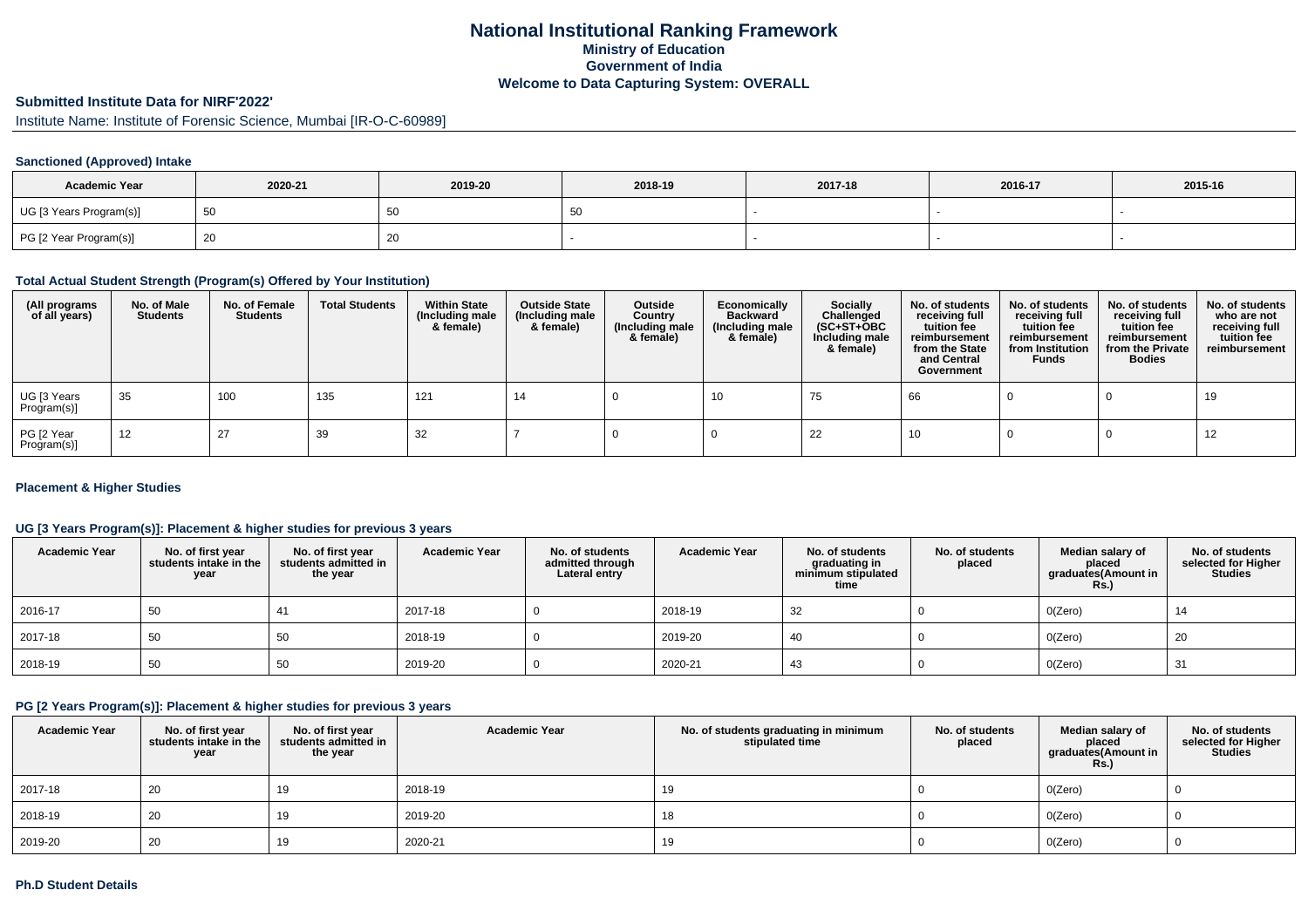| Ph.D (Student pursuing doctoral program till 2020-21 Students admitted in the academic year 2020-21 should not be entered here.) |                                                                                                                                  |                       |         |  |  |
|----------------------------------------------------------------------------------------------------------------------------------|----------------------------------------------------------------------------------------------------------------------------------|-----------------------|---------|--|--|
|                                                                                                                                  |                                                                                                                                  | <b>Total Students</b> |         |  |  |
| Full Time                                                                                                                        |                                                                                                                                  | 0                     |         |  |  |
| Part Time                                                                                                                        |                                                                                                                                  | 0                     |         |  |  |
| No. of Ph.D students graduated (including Integrated Ph.D)                                                                       |                                                                                                                                  |                       |         |  |  |
|                                                                                                                                  | 2020-21                                                                                                                          | 2019-20               | 2018-19 |  |  |
| Full Time                                                                                                                        |                                                                                                                                  |                       |         |  |  |
| Part Time                                                                                                                        |                                                                                                                                  |                       |         |  |  |
|                                                                                                                                  | PG (Student pursuing MD/MS/DNB program till 2020-21 Students admitted in the academic year 2021 - 22 should not be entered here) |                       |         |  |  |
|                                                                                                                                  | Number of students pursuing PG (MD/MS/DNB) program                                                                               |                       | 0       |  |  |
| No. of students Graduating in PG (MD/MS/DNB) program                                                                             |                                                                                                                                  |                       |         |  |  |
| 2020-21                                                                                                                          | 2019-20                                                                                                                          | 2018-19               |         |  |  |
|                                                                                                                                  |                                                                                                                                  | 0                     |         |  |  |

#### **Online Education**

| 1. Does all programs/courses were completed on time.                                            |                                                                                       | Yes                                                                                                                                                                                                                                                                                                                                                                                                                                                                                                                                                                                                                                                                                                                                                                                                                                                                                                                                                                                                                                                                                                                                                                                                                                                                                                                                                                                                                                                                                                                                                                                                                                                                                                                                                                                                                                                                                                                                                             |                                                |  |  |
|-------------------------------------------------------------------------------------------------|---------------------------------------------------------------------------------------|-----------------------------------------------------------------------------------------------------------------------------------------------------------------------------------------------------------------------------------------------------------------------------------------------------------------------------------------------------------------------------------------------------------------------------------------------------------------------------------------------------------------------------------------------------------------------------------------------------------------------------------------------------------------------------------------------------------------------------------------------------------------------------------------------------------------------------------------------------------------------------------------------------------------------------------------------------------------------------------------------------------------------------------------------------------------------------------------------------------------------------------------------------------------------------------------------------------------------------------------------------------------------------------------------------------------------------------------------------------------------------------------------------------------------------------------------------------------------------------------------------------------------------------------------------------------------------------------------------------------------------------------------------------------------------------------------------------------------------------------------------------------------------------------------------------------------------------------------------------------------------------------------------------------------------------------------------------------|------------------------------------------------|--|--|
| 2. Measures taken to complete the syllabus of courses and programs.                             |                                                                                       | All courses of the Institute have a well-structured curriculum with stipulated time dedicated for each of the modules. This ensures<br>that sufficient time is devoted to the respective topics by the faculty members. The shift in the teaching scenario from offline face-<br>to-face mode to the virtual, online mode during the pandemic has encouraged the institute to take novel measures to attain<br>academic flexibility and reach out to the students in best ways possible. The Institute uses different portals and platforms for<br>effective curriculum delivery. These include cloud-based software such as Google classroom, Zoom class, Google meet to conduct lectures, and applications like Google forms, Exam.net, Mtest for tests and evaluation.<br>Along with the online delivery of lectures, students are regularly provided with online study material including notes, e-books,<br>videos, demonstration of practical and training sessions to improve their competency. Assignments are given and evaluated at<br>regular periods after completion of a particular module. Timely tests and examinations are conducted without delay as per the<br>University approved academic calendar.<br>A particularly challenging scenario arose in the Department of Forensic Biology due to the shortage of faculty members. Usually, this issue is dealt with by appointing teachers on clock hour basis. However, in this particu<br>completed before the end of term, the institute appointed guest faculty in the subject of Forensic Biology from its sister institute in<br>Nagpur. The guest faculty conducted lecture sessions for the students in various modul<br>completion of the syllabus, and thus keeping the best interests of the students as a priority.<br>In this way, the Institute prioritises curriculum delivery of the offered courses and programmes to the pupils in an effective and a<br>well-timed manner. |                                                |  |  |
| 3. The period of delay in completion of syllabus (in months).                                   |                                                                                       |                                                                                                                                                                                                                                                                                                                                                                                                                                                                                                                                                                                                                                                                                                                                                                                                                                                                                                                                                                                                                                                                                                                                                                                                                                                                                                                                                                                                                                                                                                                                                                                                                                                                                                                                                                                                                                                                                                                                                                 |                                                |  |  |
| 4. The period of delay in conducting exams (in months).                                         |                                                                                       |                                                                                                                                                                                                                                                                                                                                                                                                                                                                                                                                                                                                                                                                                                                                                                                                                                                                                                                                                                                                                                                                                                                                                                                                                                                                                                                                                                                                                                                                                                                                                                                                                                                                                                                                                                                                                                                                                                                                                                 |                                                |  |  |
| <b>Portal Name</b>                                                                              | No. of students offered online courses which have credit<br>transferred to transcript | Total no. of online courses which have credit transferred<br>to the transcript                                                                                                                                                                                                                                                                                                                                                                                                                                                                                                                                                                                                                                                                                                                                                                                                                                                                                                                                                                                                                                                                                                                                                                                                                                                                                                                                                                                                                                                                                                                                                                                                                                                                                                                                                                                                                                                                                  | Total no. of credits transferred to transcript |  |  |
| Swayam                                                                                          |                                                                                       |                                                                                                                                                                                                                                                                                                                                                                                                                                                                                                                                                                                                                                                                                                                                                                                                                                                                                                                                                                                                                                                                                                                                                                                                                                                                                                                                                                                                                                                                                                                                                                                                                                                                                                                                                                                                                                                                                                                                                                 |                                                |  |  |
| 5. No. of courses developed and available online on Swayam platform by your institution faculty |                                                                                       |                                                                                                                                                                                                                                                                                                                                                                                                                                                                                                                                                                                                                                                                                                                                                                                                                                                                                                                                                                                                                                                                                                                                                                                                                                                                                                                                                                                                                                                                                                                                                                                                                                                                                                                                                                                                                                                                                                                                                                 |                                                |  |  |

# **Financial Resources: Utilised Amount for the Capital expenditure for previous 3 years**

| Academic Year                                                                                        | 2020-21                | 2019-20                | 2018-19                |  |  |  |
|------------------------------------------------------------------------------------------------------|------------------------|------------------------|------------------------|--|--|--|
|                                                                                                      | <b>Utilised Amount</b> | <b>Utilised Amount</b> | <b>Utilised Amount</b> |  |  |  |
| Annual Capital Expenditure on Academic Activities and Resources (excluding expenditure on buildings) |                        |                        |                        |  |  |  |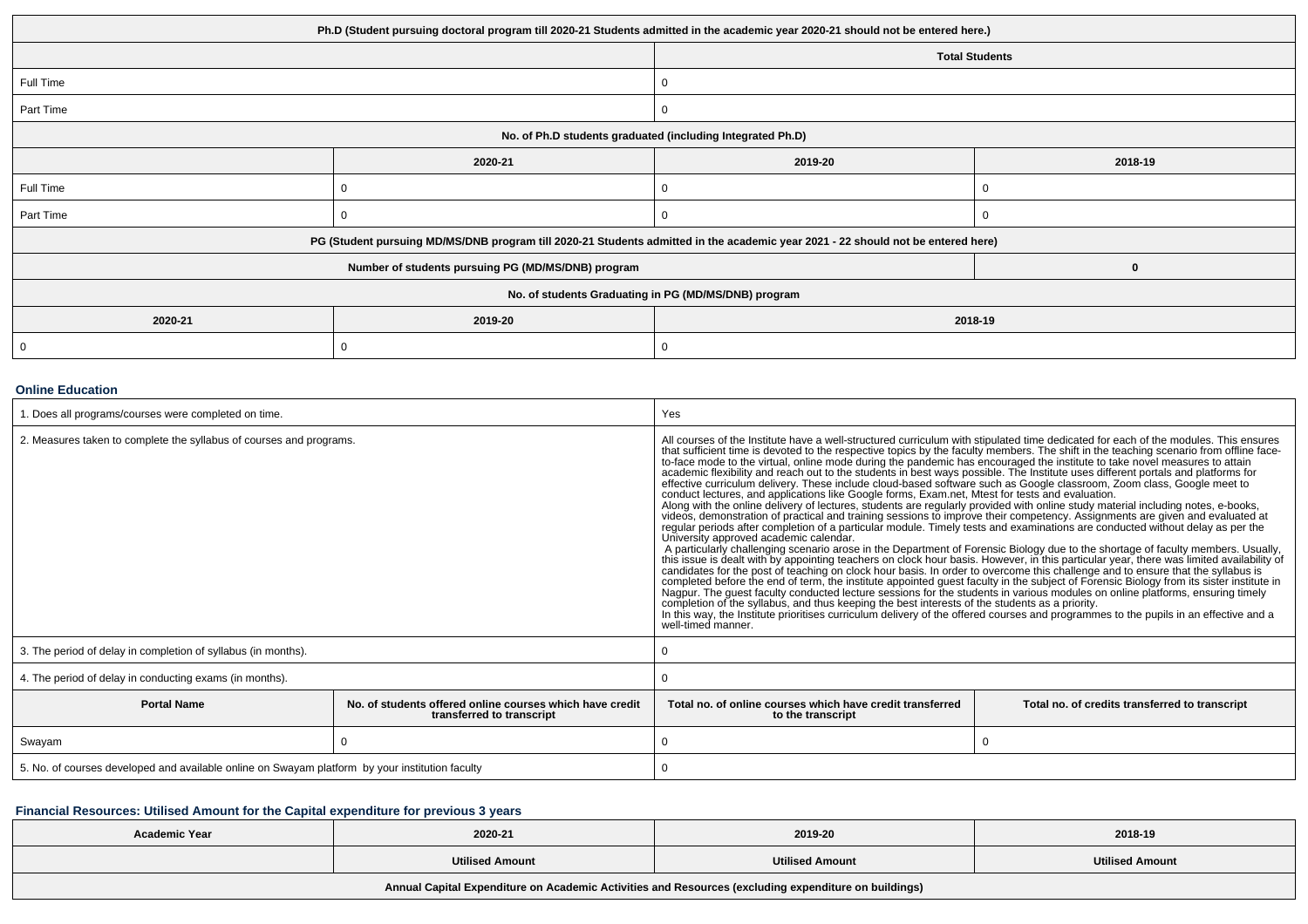| Library                                                                                         | 497345 (Four Lakhs Ninety Seven Thousand Three Hundred<br>Fourty Five)   | 0 (Zero)                                        | 481517 (Four Lakhs Eighty One Thousand Five Hundred<br>Seventeen |
|-------------------------------------------------------------------------------------------------|--------------------------------------------------------------------------|-------------------------------------------------|------------------------------------------------------------------|
| New Equipment for Laboratories                                                                  | 1985940 (Nineteen Lakhs Eighty Five Thousand Nine Hundred<br>Forty only) | 4093000 (Four Lakhs Ninety Three Thousand only) | 2821000 (Twenty Eight Lakhs Twenty One Thousand only)            |
| <b>Engineering Workshops</b>                                                                    | $0$ (Zero)                                                               | 0 (Zero)                                        | 0 (Zero)                                                         |
| Other expenditure on creation of Capital Assets (excluding<br>expenditure on Land and Building) | 0 (Zero)                                                                 | 0 (Zero)                                        | 0 (Zero)                                                         |

# **Financial Resources: Utilised Amount for the Operational expenditure for previous 3 years**

| <b>Academic Year</b>                                                                                                                                                                            | 2020-21                                                                               | 2019-20                                                             | 2018-19                                                        |  |  |  |  |
|-------------------------------------------------------------------------------------------------------------------------------------------------------------------------------------------------|---------------------------------------------------------------------------------------|---------------------------------------------------------------------|----------------------------------------------------------------|--|--|--|--|
|                                                                                                                                                                                                 | <b>Utilised Amount</b>                                                                | <b>Utilised Amount</b>                                              | <b>Utilised Amount</b>                                         |  |  |  |  |
| <b>Annual Operational Expenditure</b>                                                                                                                                                           |                                                                                       |                                                                     |                                                                |  |  |  |  |
| Salaries (Teaching and Non Teaching staff)                                                                                                                                                      | 28370423 (Two Crore Eighty Three Lakhs Seventy Thousand<br>Four Hundred Twenty Three) | 26824000 (Two Crore Sixty Eight Lakhs Twenty Four<br>Thousand only) | 22797000 (Two Crore Twenty Seven Lakhs Seven Thousand<br>only) |  |  |  |  |
| Maintenance of Academic Infrastructure or consumables and<br>other running expenditures (excluding maintenance of hostels<br>and allied services, rent of the building, depreciation cost, etc) | 117712 (One Lakh Seventeen Thousand Seven Hundred and<br>Twelve)                      | 918000 (Nine Lakhs Eighteen Thousand only)                          | 530000 (Five Lakhs Thirty Thousand only)                       |  |  |  |  |
| Seminars/Conferences/Workshops                                                                                                                                                                  | 0 (Zero)                                                                              | 0 (Zero)                                                            | 0 (Zero)                                                       |  |  |  |  |

#### **IPR**

| Calendar year            | 2020 | 2019 | 2018 |
|--------------------------|------|------|------|
| No. of Patents Published |      |      |      |
| No. of Patents Granted   |      |      |      |

# **Sponsored Research Details**

| <b>Financial Year</b>                    | 2020-21 | 2019-20 | 2018-19 |
|------------------------------------------|---------|---------|---------|
| Total no. of Sponsored Projects          |         |         |         |
| Total no. of Funding Agencies            |         |         |         |
| Total Amount Received (Amount in Rupees) |         |         |         |
| Amount Received in Words                 | Zero    | Zero    | Zero    |

# **Consultancy Project Details**

| <b>Financial Year</b>                    | 2020-21 | 2019-20 | 2018-19 |
|------------------------------------------|---------|---------|---------|
| Total no. of Consultancy Projects        |         |         |         |
| Total no. of Client Organizations        |         |         |         |
| Total Amount Received (Amount in Rupees) |         |         |         |
| Amount Received in Words                 | Zero    | Zero    | Zero    |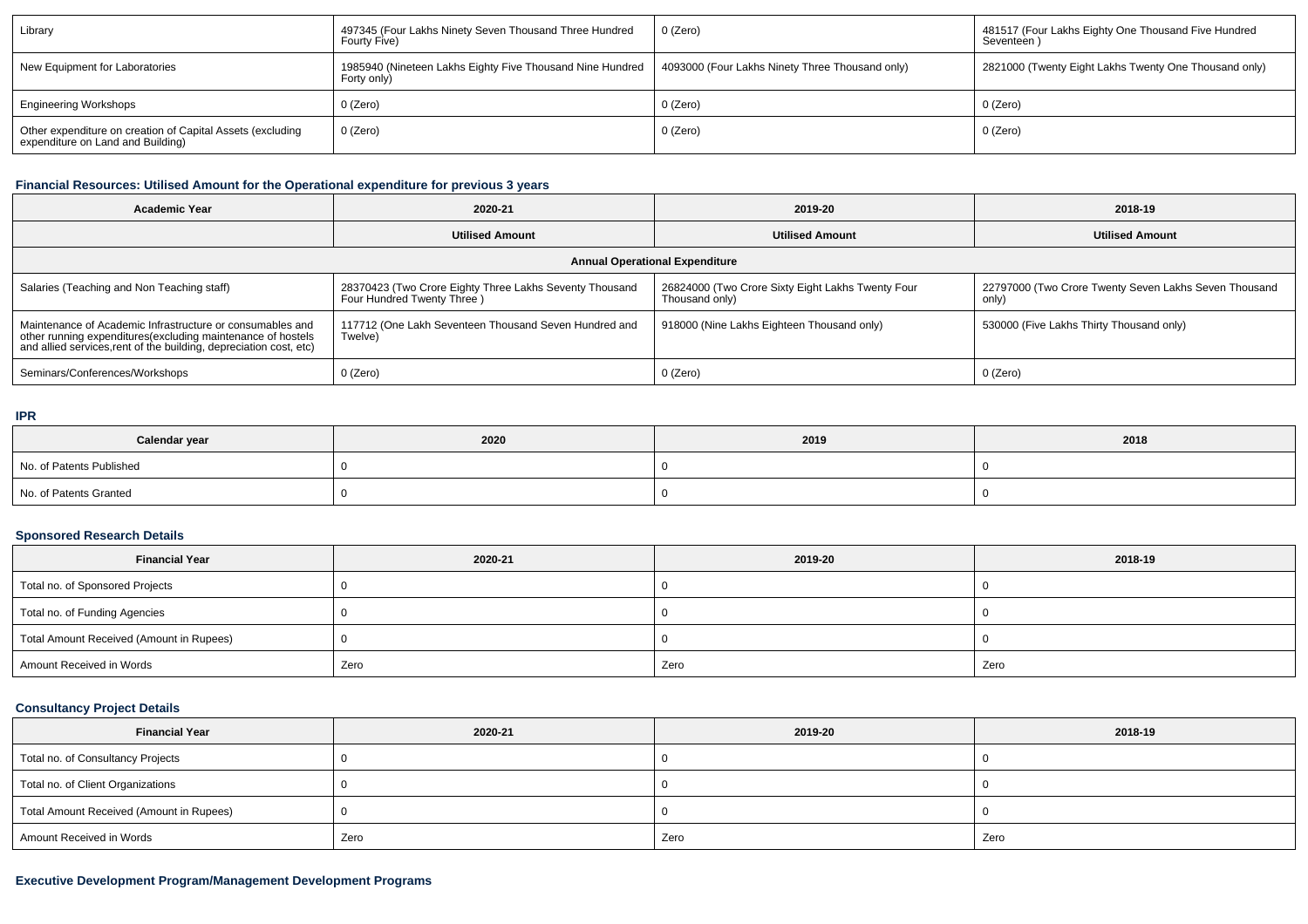| <b>Financial Year</b>                                                             | 2020-21 | 2019-20 | 2018-19 |  |
|-----------------------------------------------------------------------------------|---------|---------|---------|--|
| Total no. of Executive Development Programs/ Management<br>Development Programs   |         |         |         |  |
| Total no. of Participants                                                         |         |         |         |  |
| Total Annual Earnings (Amount in Rupees)(Excluding Lodging<br>& Boarding Charges) |         |         |         |  |
| <b>Total Annual Earnings in Words</b>                                             | Zero    | Zero    | Zero    |  |

### **PCS Facilities: Facilities of physically challenged students**

| 1. Do your institution buildings have Lifts/Ramps?                                                                                                         | Yes, less than 40% of the buildings |
|------------------------------------------------------------------------------------------------------------------------------------------------------------|-------------------------------------|
| 2. Do your institution have provision for walking aids, including wheelchairs and transportation from one building to another for<br>handicapped students? | Yes                                 |
| 3. Do your institution buildings have specially designed toilets for handicapped students?                                                                 | Not available                       |

#### **Accreditation**

### **NBA Accreditation**

| J NBA Accreditation?<br>∵ınstıtute<br>a vallu.<br>nave a v<br>טש. | <b>NO</b> |
|-------------------------------------------------------------------|-----------|
|                                                                   |           |

## **NAAC Accreditation**

| <sup>1</sup> Does your institute have a valid NAAC Accreditation? | <b>NC</b> |
|-------------------------------------------------------------------|-----------|
|                                                                   |           |

## **Faculty Details**

| Srno           | <b>Name</b>              | Age | Designation                | Gender | Qualification | <b>Experience (In</b><br>Months) | <b>Currently working</b><br>with institution? | <b>Joining Date</b> | <b>Leaving Date</b>      | <b>Association type</b> |
|----------------|--------------------------|-----|----------------------------|--------|---------------|----------------------------------|-----------------------------------------------|---------------------|--------------------------|-------------------------|
|                | Neeta Khobragade         | 46  | <b>Assistant Professor</b> | Female | <b>NET</b>    | 204                              | Yes                                           | 01-06-2018          | $\overline{\phantom{a}}$ | Regular                 |
| 2              | Amol Deshmukh            | 33  | <b>Assistant Professor</b> | Male   | <b>NET</b>    | 122                              | Yes                                           | 22-07-2014          | $\overline{\phantom{m}}$ | Regular                 |
| 3              | Nanasaheb<br>Fatangare   | 55  | Associate Professor        | Male   | M.Sc(Phy)     | 372                              | Yes                                           | 01-06-2015          | $\overline{\phantom{m}}$ | Regular                 |
| 4              | Milind Panchbhai         | 42  | <b>Assistant Professor</b> | Male   | $M.Sc + Ph.D$ | 144                              | Yes                                           | 02-06-2018          | $\overline{\phantom{m}}$ | Regular                 |
| 5              | <b>Milind Meshram</b>    | 46  | <b>Assistant Professor</b> | Male   | <b>NET</b>    | 144                              | Yes                                           | 19-08-2014          | $\overline{\phantom{m}}$ | Regular                 |
| 6              | Swaroop Manerikar        | 31  | <b>Assistant Professor</b> | Male   | <b>NET</b>    | 108                              | Yes                                           | 19-08-2014          | $\sim$                   | Regular                 |
| $\overline{7}$ | Ashwini Pol              | 40  | <b>Assistant Professor</b> | Female | <b>NET</b>    | 132                              | Yes                                           | 06-11-2010          | $\overline{\phantom{m}}$ | Adhoc / Contractual     |
| 8              | <b>Bhagyashree Patil</b> | 33  | <b>Assistant Professor</b> | Female | <b>NET</b>    | 72                               | Yes                                           | 11-07-2015          | $\overline{\phantom{m}}$ | Regular                 |
| 9              | Fayth DSilva             | 34  | <b>Assistant Professor</b> | Female | <b>NET</b>    | 120                              | Yes                                           | 05-06-2015          | $\overline{\phantom{a}}$ | Regular                 |
| 10             | Babasaheb Gaikwad        | 60  | <b>Assistant Professor</b> | Male   | Ph.D          | 372                              | Yes                                           | 23-03-2017          | $\overline{\phantom{m}}$ | Regular                 |
| 11             | Keval Ukey               | 43  | <b>Assistant Professor</b> | Male   | Ph.D          | 108                              | Yes                                           | 07-07-2012          | $\overline{\phantom{m}}$ | Adhoc / Contractual     |
| 12             | Romila Lemos             | 33  | <b>Assistant Professor</b> | Female | <b>NET</b>    | 108                              | Yes                                           | 07-07-2012          | $\overline{\phantom{m}}$ | Adhoc / Contractual     |
| 13             | Santosh Lohakare         | 33  | <b>Assistant Professor</b> | Male   | <b>NET</b>    | 48                               | Yes                                           | 08-09-2015          | $\overline{\phantom{m}}$ | Regular                 |